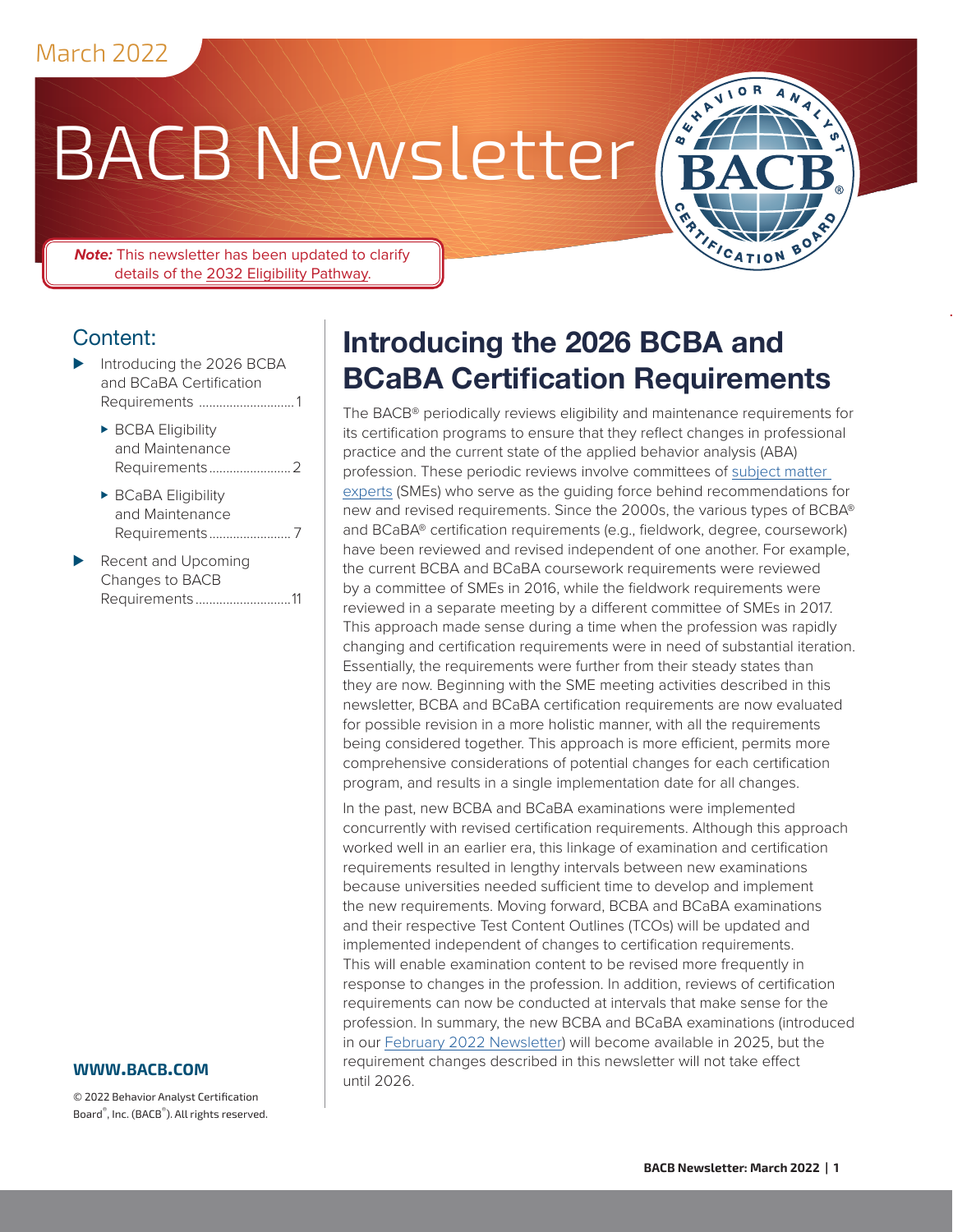<span id="page-1-0"></span>The BACB recognizes that it may seem too soon to consider new BCBA and BCaBA certification requirements, given that the last set of changes was implemented on January 1, 2022. However, these changes require sufficient notice so that universities, among others, can sufficiently prepare before they go into effect. The remainder of this newsletter details recent requirement reviews for the BCBA and BCaBA certification programs and the resulting changes.

## BCBA Eligibility and Maintenance Requirements

As stated earlier, the BACB uses SME committees to guide its requirement reviews. In August 2021, a committee of 9 SMEs participated in a 2-day hybrid meeting to evaluate the current BCBA certification requirements. The chosen SMEs represented a variety of professional and training backgrounds, professional roles (e.g., practitioner, faculty member), geographic locations, genders, races/ethnicities, and career stages. In addition, a 10th SME was included as a liaison from the Association for Behavior Analysis International (ABAI) during the evaluation of coursework requirements. All SMEs were certified at the BCBA or BCBA-D level.

At the meeting's outset, the committee was presented with data illustrating the growth of and US demand for BACB certificants, a description of the BACB's requirement review process, and a summary of key historical changes to BCBA requirements. During the meeting, the current BCBA requirements were presented one at a time for committee review and discussion. Data from internal BACB systems, recent surveys, and comparable professions were provided to inform the discussion. Ultimately, each requirement was carefully discussed and either revised or left intact. A consensus approach was used to determine revisions to the requirements.

In November 2021, the BACB Board of Directors reviewed and approved the committee's recommendations, which are described in the following sections. Except where otherwise noted, all changes will go into effect on January 1, 2026.

**Eligibility Pathways.** There are currently 4 BCBA eligibility pathways, each of which requires an academic degree; behavior-analytic coursework, teaching, or practice-based experience; and supervised fieldwork: Pathway 1 (ABAI-Accredited Degree), Pathway 2 (Behavior-Analytic Coursework), Pathway 3 (Faculty Teaching and Research), and Pathway 4 (Postdoctoral Experience).

The committee reviewed all of the eligibility pathways and their requirements and recommended no major changes to the most commonly used Pathways: 1 and 2. Both of these require an acceptable graduate degree and substantial behavior-analytic coursework. In accordance with the [Tiered Model of Education](https://www.abainternational.org/higher-education/tiered-model-of-education.aspx) recently implemented by ABAI, Pathway 1 will be expanded to include other recognized behavior analysis graduate degree programs in the new system. This change has also been made to the current BCBA Pathway 1.

After reviewing data on the number of approvable applications the BACB annually receives under Pathways 3 and 4 (approximately 10 approvable applications between both pathways per year in the last 5 years), the committee discussed whether the BACB should continue to offer these pathways. These pathways were established decades ago when professionals needed a variety of options to qualify for certification due to a lack of training infrastructure. The low volume of applications received under these pathways and the likelihood that fewer applicants will use these pathways in the future led to the consensus that these pathways will be discontinued. Therefore, beginning in 2026, all new BCBAs must have had a formal, didactic education in behavior analysis.

|                           | Pathway 1:<br>ABAI-Accredited or ABAI-Recognized<br>Degree Program                                          | Pathway 2:<br>Behavior-Analytic Coursework                                                  |
|---------------------------|-------------------------------------------------------------------------------------------------------------|---------------------------------------------------------------------------------------------|
| Degree                    | Master's degree or higher from an<br>ABAI-accredited or ABAI-recognized<br>degree program (ABAI Tier 1, 2a, | Master's degree or higher in<br>any discipline from a qualifying<br>educational institution |
| Behavior-analytic content | or $2b$ )                                                                                                   | Behavior-analytic coursework                                                                |
| <b>Fieldwork</b>          | Practical fieldwork in applied<br>behavior analysis                                                         | Practical fieldwork in applied<br>behavior analysis                                         |

#### 2026 BCBA Eligibility Pathways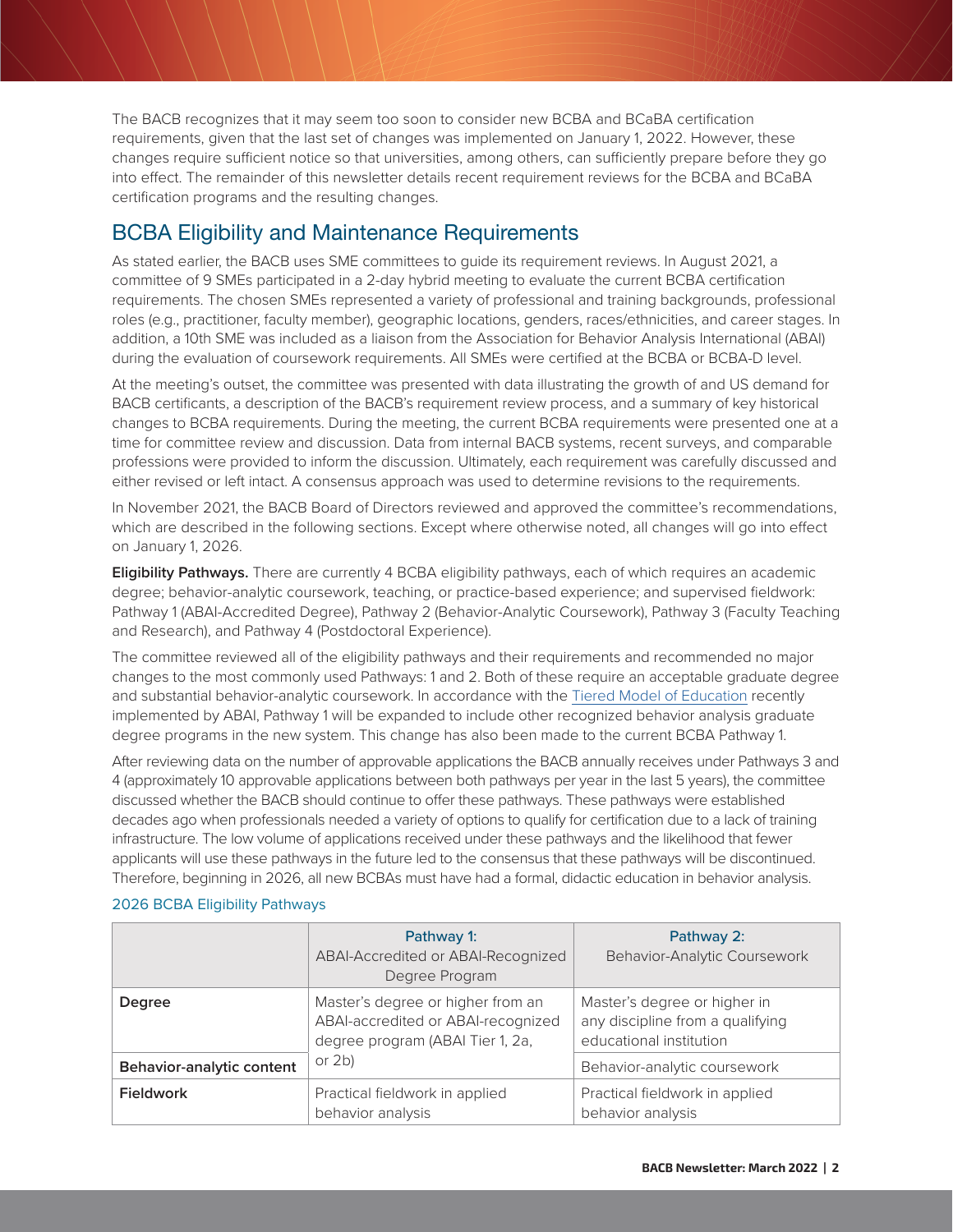<span id="page-2-0"></span>2032 Eligibility Pathway. The committee discussed the idea of eventually eliminating Pathway 2 (Behavior-Analytic Coursework), meaning that all BCBA applicants would qualify by earning a master's degree in behavior analysis, which is the conventional pathway in most major professions. Because BCBA certification requirements are reviewed approximately every 5 years and universities may need time to develop their program(s) to meet ABAI accreditation standards, more notice than is customarily provided is necessary. The committee agreed that now is the time for this announcement so that the profession can effectively prepare for and achieve what will perhaps be the terminal educational requirement for BCBA certification: a comprehensive, integrated, program-based education in behavior analysis as defined by ABAI accreditation. We should note that ABAI accreditation is available to university training programs regardless of program name (e.g., a special education could apply for ABAI accreditation).

#### 2032 BCBA Eligibility Pathway

|                           | Pathway 1:<br><b>ABAI-Accredited Degree Program</b>                               |  |
|---------------------------|-----------------------------------------------------------------------------------|--|
| <b>Degree</b>             | Master's degree or higher from an ABAI-accredited degree program<br>(ABAI Tier 1) |  |
| Behavior-analytic content |                                                                                   |  |
| <b>Fieldwork</b>          | Practical fieldwork in applied behavior analysis                                  |  |

**Coursework.** The committee reviewed the current BCBA Pathway 2 coursework requirements, along with coursework feedback provided directly to BACB personnel and through the BACB website in recent years. After an in-depth examination of the coursework requirements, the committee agreed that the overall number of instructional hours (315) remains sufficient and does not need to increase. However, the committee recommended that each of the content areas be taught within freestanding courses to give students more concentrated doses of the course material. This continues a trend in freestanding course requirements that began over a decade ago. The committee elected to retain the amount of instruction in the ethics, research methods, philosophical underpinnings, and concepts and principles content areas but recommended title changes and the inclusion of content-area descriptions to enhance clarity. The committee felt that there was a need for greater flexibility in the behavior assessment and intervention content areas since they can be effectively taught in various course configurations. After discussion, the committee recommended combining the Behavior Assessment, Behavior-Change Procedures, and Selecting and Implementing Interventions content areas into a single Behavior Assessment and Intervention content area with a 90-hour instructional requirement. The committee also determined that the Personnel Supervision and Management content area needed expansion given the increasing managerial responsibilities assigned to early-career BCBAs. They recommended an increase from 30 to 45 instructional hours in this content area, along with a title change (to Organizational Behavior Management) that conveys a broader array of topics, including behavioral systems analysis and leadership. Finally, the committee discussed whether DEI (diversity, equity, and inclusion) content should be added to the coursework requirements and, if so, whether it should be added as its own content area or incorporated into one or more of the other content areas. The committee's consensus was that DEI content should be integrated throughout the curriculum rather than concentrated in a single course.

The following table summarizes the 2026 BCBA Pathway 2 coursework requirements and introduces title and content-area descriptions that have been revised for clarity: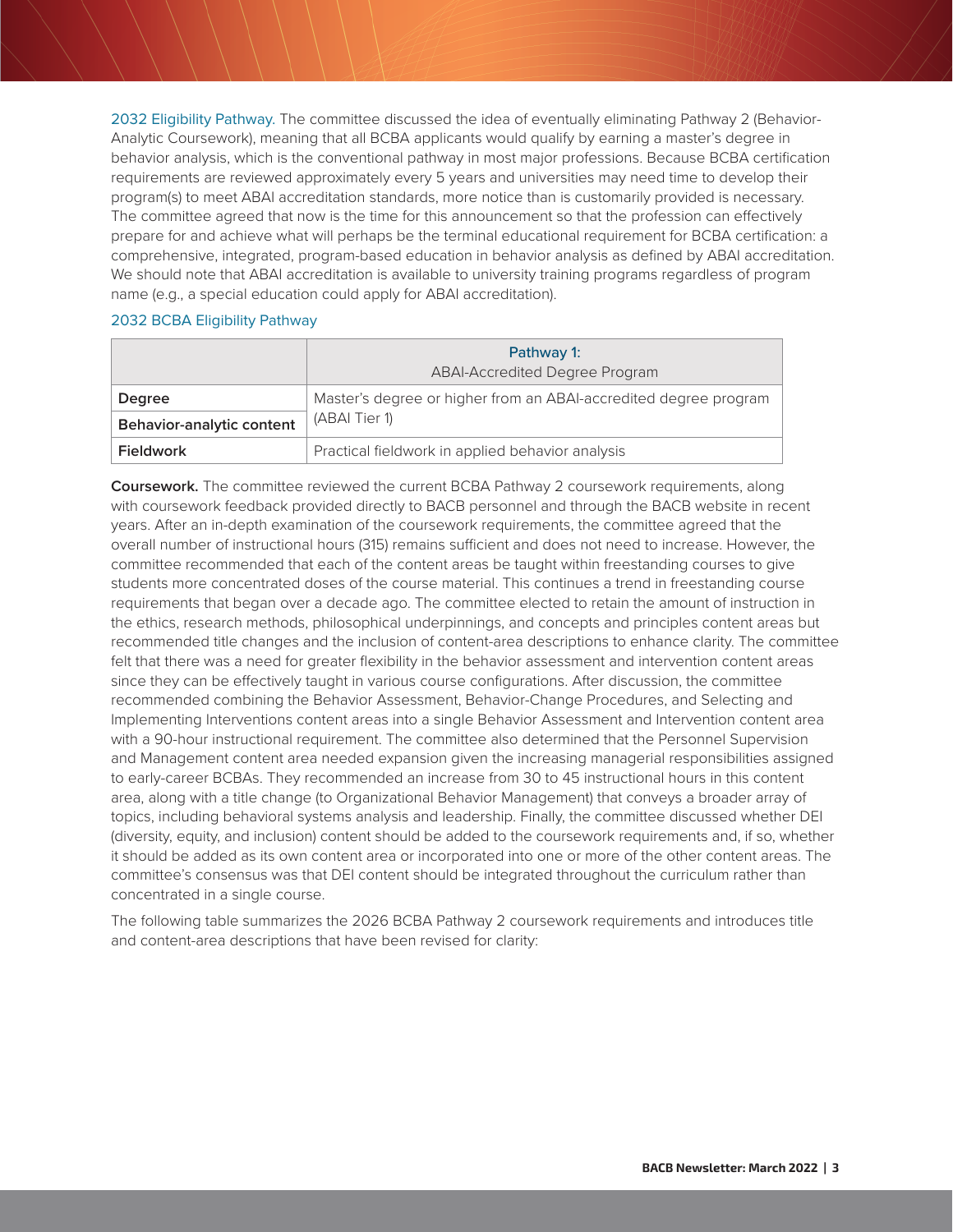#### 2026 BCBA Pathway 2 Coursework Requirements

| <b>Content Areas and Descriptions</b>                                                                                                                                                                                                      | <b>Instructional Hours</b>                  |
|--------------------------------------------------------------------------------------------------------------------------------------------------------------------------------------------------------------------------------------------|---------------------------------------------|
| <b>Basic Principles of Behavior</b><br>Course content includes, but is not limited to, the basic concepts and<br>principles of operant and respondent conditioning.                                                                        | 45 hours<br>(within 1 freestanding course)  |
| Theory & Philosophy in Behavior Analysis<br>Course content includes, but is not limited to, the underlying theoretical and<br>philosophical foundations of behavior analysis (i.e., behaviorism).                                          | 45 hours<br>(within 1 freestanding course)  |
| <b>Research Methods in Behavior Analysis</b><br>Course content includes, but is not limited to, measurement, data display<br>and interpretation, single-case designs, intervention and program evaluation,<br>and research ethics.         | 45 hours<br>(within 1 freestanding course)  |
| <b>Behavior Assessment &amp; Intervention*</b><br>Course content includes, but is not limited to, the selection and<br>implementation of behavior assessment and intervention techniques and<br>approaches from applied behavior analysis. | 90 hours<br>(within 2 freestanding courses) |
| <b>Organizational Behavior Management*</b><br>Course content includes, but is not limited to, performance analysis and<br>management, supervision, staff training, behavioral systems analysis,<br>organizational culture, and leadership. | 45 hours<br>(within 1 freestanding course)  |
| <b>Ethics in Behavior Analysis*</b><br>Course content includes, but is not limited to, ethical principles, the BACB's<br>ethics codes and requirements, the BACB's code-enforcement mechanisms,<br>and professionalism.                    | 45 hours<br>(within 1 freestanding course)  |
| <b>TOTAL</b>                                                                                                                                                                                                                               | 315 hours                                   |

*\*Issues related to diversity, equity, and inclusion must be integrated into the course.*

Coursework Expiration. The committee discussed whether to place an expiration date on coursework submitted toward BCBA certification. The BACB currently accepts coursework completed at any time. Although most coursework submissions are from recent years, coursework from as early as the 1980s is occasionally submitted. Coursework expiration dates are used in comparable professions to ensure that instructional content reflects the contemporary era, which is especially important for rapidly changing professions like ABA, and because documentation of required coursework (e.g., syllabi) is often more readily available in recent courses. The committee recommended a rolling 10-year limit on coursework submitted toward BCBA certification **beginning in 2024**.

**Supervised Fieldwork.** The committee reviewed the current supervised fieldwork requirements, internal BACB data, and the experiential requirements of comparable professions. After extensive discussion, the committee agreed that the current fieldwork types (i.e., Supervised Fieldwork, Concentrated Supervised Fieldwork) and total hours (i.e., 2,000 hours, 1,500 hours) are still appropriate and do not need revision. However, the committee recommended that 4 elements of the current supervised fieldwork requirements change. All other supervised fieldwork requirements (e.g., consulting supervisor requirements for firstyear BCBAs who supervise) will remain the same. The 4 changes that the committee recommended are as follows:

- The maximum number of fieldwork hours that can be accrued within the calendar month (supervisory period) will be increased from 130 to 160 to better match full-time employment.
- The number of contacts with supervisor per supervisory period requirement will be eliminated, as it is duplicative of the supervision per supervisory period requirement but is expressed using a frequency metric (# of contacts) rather than a percentage metric (% of hours supervised).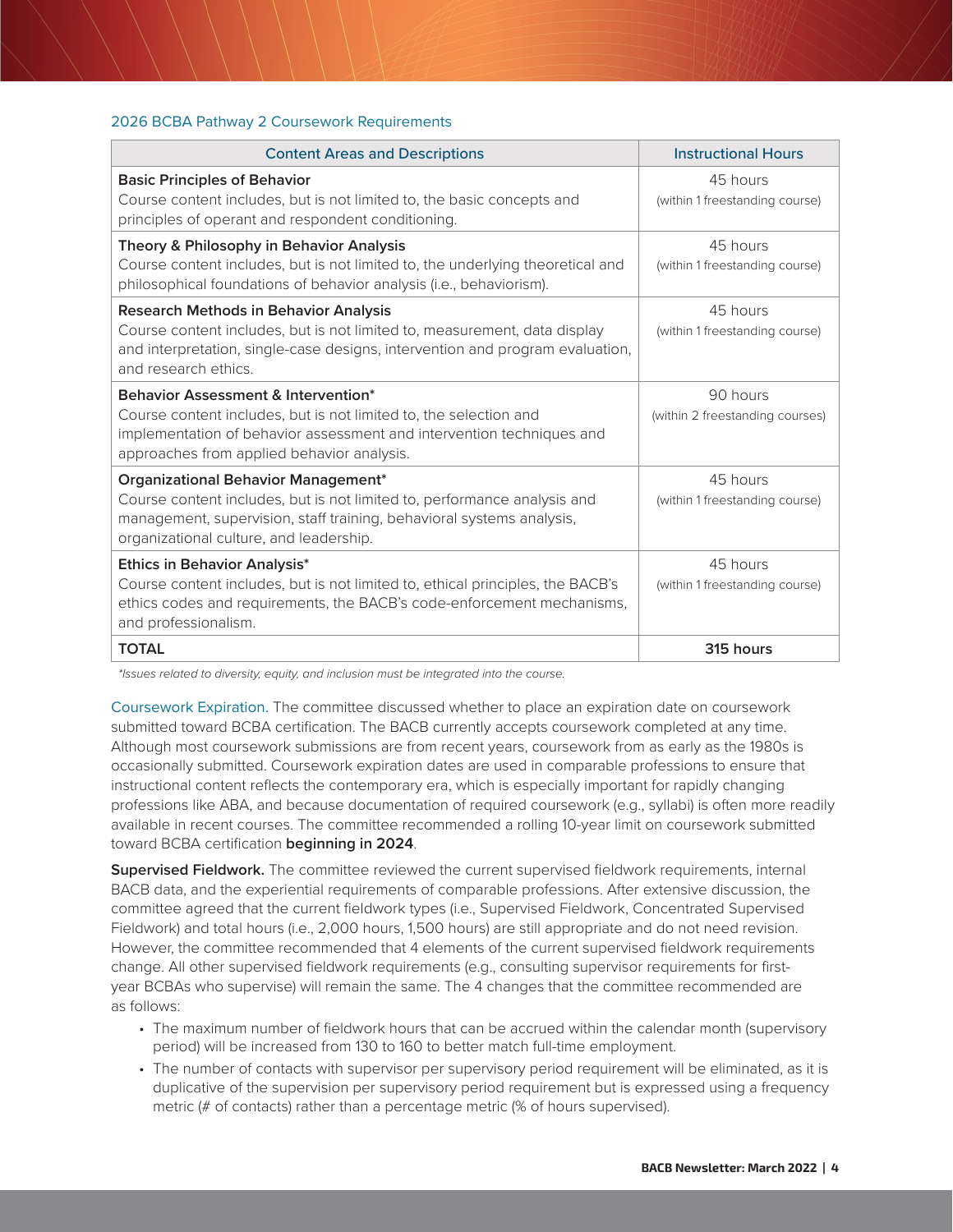- The observations with client per supervisory period requirement will be expressed using a duration metric rather than a frequency metric to ensure that a specified amount of client observation occurs: 60 cumulative minutes for Supervised Fieldwork and 90 cumulative minutes for Concentrated Supervised Fieldwork during the supervisory period. This also provides the supervisor with more flexibility to conduct, for instance, 1 60-minute observation or 4 15-minute observations.
- The percentage of Supervised Fieldwork hours that must be supervised will remain at 5%, but the percentage of Concentrated Supervised Fieldwork will be adjusted to 7.5% to match the difference in the overall number of fieldwork hours under each option. In other words, with the new adjustment, Supervised Fieldwork will require one-third more fieldwork hours than Concentrated Supervised Fieldwork and a supervision percentage amount one-third less than Concentrated Supervised Fieldwork.

The following table summarizes the 2026 BCBA supervised fieldwork requirements:

| Requirement                                            | <b>Supervised Fieldwork</b>                                                                           | <b>Concentrated Supervised</b><br><b>Fieldwork</b> |  |
|--------------------------------------------------------|-------------------------------------------------------------------------------------------------------|----------------------------------------------------|--|
| Fieldwork hours required                               | 2,000                                                                                                 | 1,500                                              |  |
| Supervisory period                                     | 1 calendar month                                                                                      |                                                    |  |
| Fieldwork hours per<br>supervisory period              | min of 20 hours–max of 160 hours                                                                      |                                                    |  |
| Observations with client per<br>supervisory period     | 60 min (cumulative)                                                                                   | 90 min (cumulative)                                |  |
| Supervision per<br>supervisory period                  | 5% of hours                                                                                           | 7.5% of hours                                      |  |
| Individual supervision hours per<br>supervisory period | At least 50% of supervised hours must be individual (i.e., group<br>supervision may not exceed 50%).  |                                                    |  |
| Unrestricted activities                                | At least 60% of total supervised fieldwork hours must be spent<br>engaged in unrestricted activities. |                                                    |  |

#### 2026 BCBA Supervised Fieldwork Requirements

**Continuing Education.** There are 3 types of continuing education available to BCBAs: Learning, Teaching, and Scholarship. After reviewing internal data on which types BCBAs use to meet their continuing education requirements and on the amount of continuing education required by comparable professions, the committee concluded that the overall number of hours (32) and types of continuing education are acceptable and will not change. The committee agreed to retain 4 CEUs in ethics per cycle but recommended that the required number of supervision CEUs (for those who supervise) should be increased from 3 to 4 per cycle, especially since data from the BACB's Ethics Department indicate that supervision-related ethics violations remain one of the most common violation categories. The committee also discussed whether DEI content should be incorporated into the continuing education requirements and, if so, whether it should have its own category or be incorporated into a broader ethics category. The committee's consensus was that there should be a new DEI category and that 2 CEUs would be an appropriate requirement.

BCBAs recertifying on or after January 1, 2026, must meet these requirements (i.e., complete continuing education in accordance with these requirements).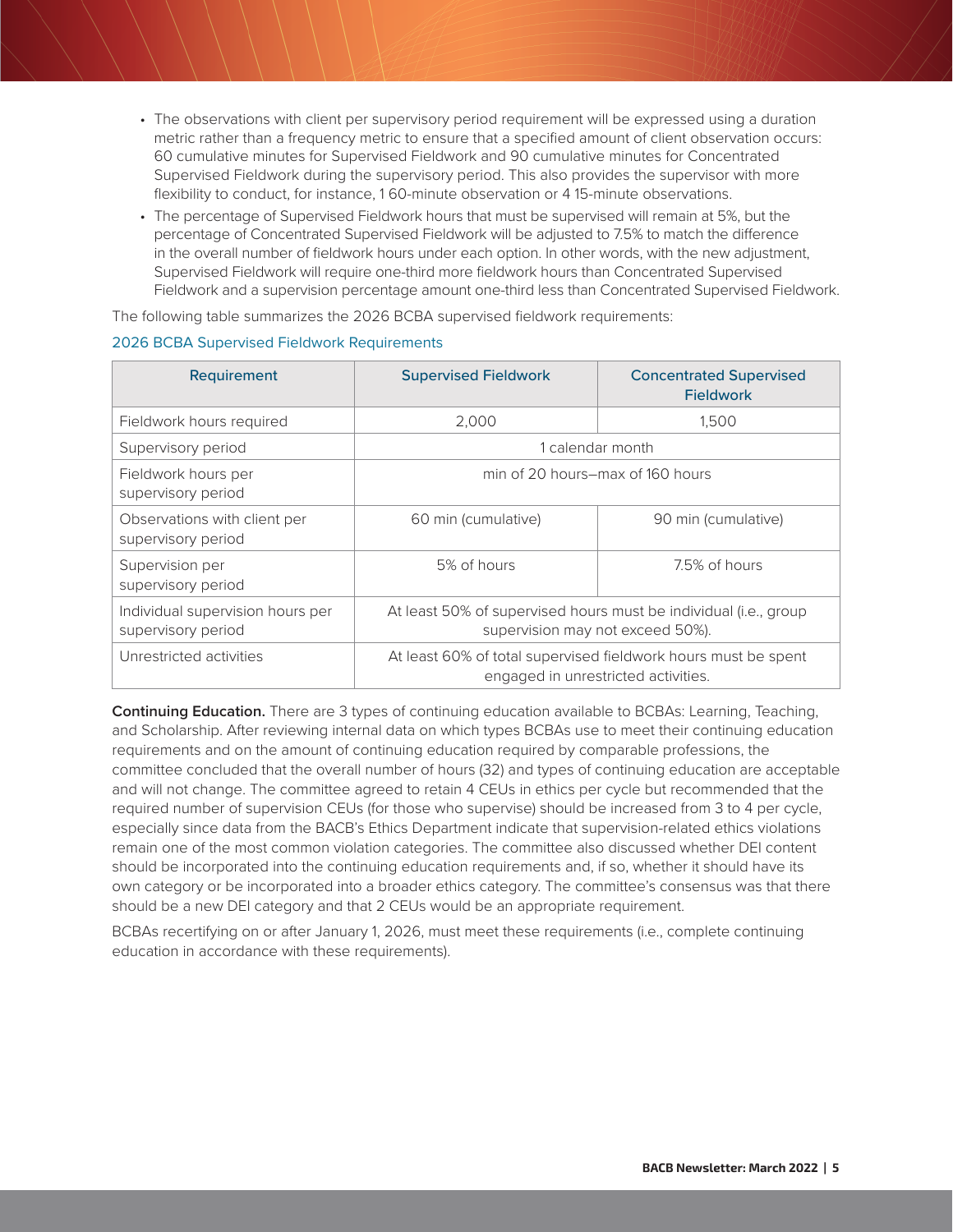#### 2026 BCBA Continuing Education Requirements

#### CEUs per 2-year cycle: 32

- Ethics: 4
- Supervision (if applicable): 4
- Diversity, Equity, and Inclusion: 2

**Implementation.** With the exception of the new Coursework Expiration Policy (beginning in 2024), all of the aforementioned requirements will go into effect on January 1, 2026. This means that BCBA applicants and recertifying BCBAs applying on or after January 1, 2026, must meet these requirements. Until then, we encourage university instructors, certificants, applicants, and trainees to become familiar with the new certification and recertification requirements and make any needed adjustments to their practices.

#### Timeline of Upcoming Changes to BCBA Requirements

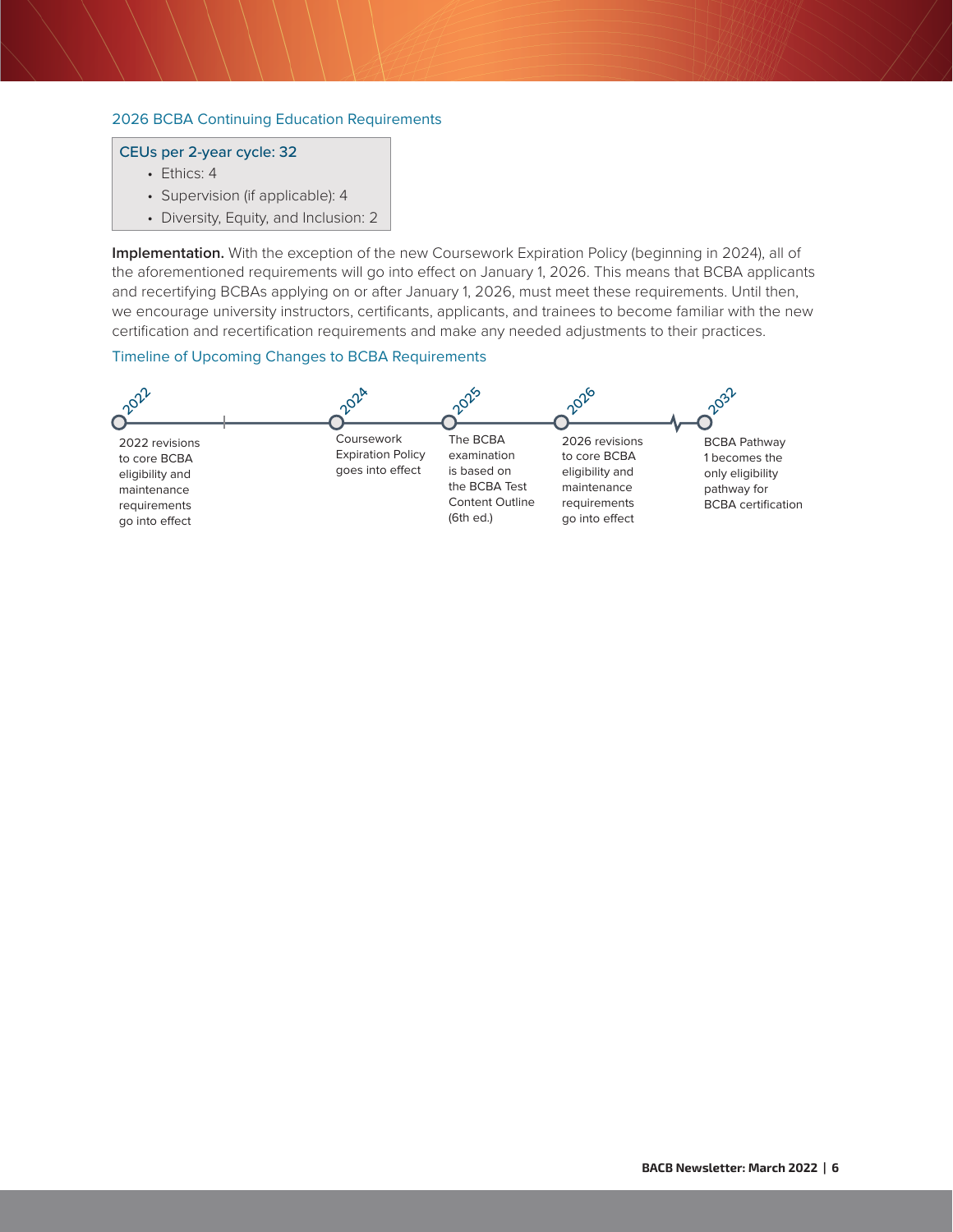## <span id="page-6-0"></span>BCaBA Eligibility and Maintenance Requirements

In August 2021, a committee of 8 SMEs participated in a 2-day hybrid meeting to evaluate the current BCaBA certification requirements. The chosen SMEs represented a variety of professional and training backgrounds, professional roles (e.g., practitioner, faculty member), geographic locations, genders, races/ethnicities, and career stages. In addition, a 9th SME was included as a liaison from the Association for Behavior Analysis International (ABAI) during the evaluation of coursework requirements. All SMEs were certified at the BCaBA, BCBA, or BCBA-D level.

At the meeting's outset, the committee was presented with data illustrating the growth of the ABA profession and the BACB, a description of the BACB's requirement review process, and a summary of key historical changes to BCaBA requirements. During the meeting, the current BCaBA requirements were presented one at a time for committee review and discussion. Data from internal BACB systems, recent surveys, and comparable professions were provided to inform the discussion. Ultimately, each requirement was carefully discussed and either revised or left intact. A consensus approach was used to identify revisions to the requirements.

In December 2021, the BACB Board of Directors reviewed and approved the committee's recommendations, which are described in the following section. Except where otherwise noted, all changes will go into effect on January 1, 2026.

**Eligibility Pathways.** There are currently 2 BCaBA eligibility pathways, each of which requires an academic degree, behavior-analytic coursework, and supervised fieldwork. These eligibility pathways will remain unchanged in 2026.

|                           | Pathway 1:<br><b>ABAI-Accredited Degree</b>         | Pathway 2:<br>Behavior-Analytic Coursework          |
|---------------------------|-----------------------------------------------------|-----------------------------------------------------|
| <b>Degree</b>             | Degree from ABAI-accredited                         | Undergraduate degree                                |
| Behavior-analytic content | bachelor's program                                  | Behavior-analytic coursework                        |
| <b>Fieldwork</b>          | Practical fieldwork in applied<br>behavior analysis | Practical fieldwork in applied<br>behavior analysis |

#### 2026 (and current) BCaBA Eligibility Pathways

**Coursework.** The committee reviewed the current BCaBA Pathway 2 coursework requirements, coursework feedback provided to BACB personnel and submitted through the BACB website in recent years, and survey data about the work circumstances of BCaBAs. After an in-depth examination of the coursework requirements, the committee recommended that each of the content areas be taught within freestanding courses to give students more concentrated doses of the course material. This continues a trend in freestanding course requirements that began over a decade ago. The committee elected to retain the amount of instruction (45 hours) in philosophical underpinnings and concepts and principles. All other content areas were changed in at least one way. The committee recommended modest increases in instructional hours in the ethics (from 30 to 45 hours) and research methods (from 30 to 45 hours) content areas. Given the increasing managerial roles of many BCaBAs, the committee recommended a 30-hour increase in the Personnel Supervision and Management content area (from 15 to 45 hours) and a title change (to Organizational Behavior Management) that conveys a broader array of topics. The committee felt that there was a need for greater flexibility in the behavior assessment and intervention content areas since they can be effectively taught in various course configurations. After discussion, the committee recommended combining the Behavior Assessment, Behavior-Change Procedures, and Selecting and Implementing Interventions content areas into a single Behavior Assessment and Intervention content area with a 90-hour instructional requirement. Finally, the committee discussed whether DEI (diversity, equity, and inclusion) content should be added to the coursework requirements and, if so, whether it should be added as its own content area or incorporated into one or more of the other content areas. The committee's consensus was that DEI content should be integrated throughout the curriculum rather than concentrated in a single course. Collectively, these changes resulted in an increase in overall instructional hours from 225 to 270.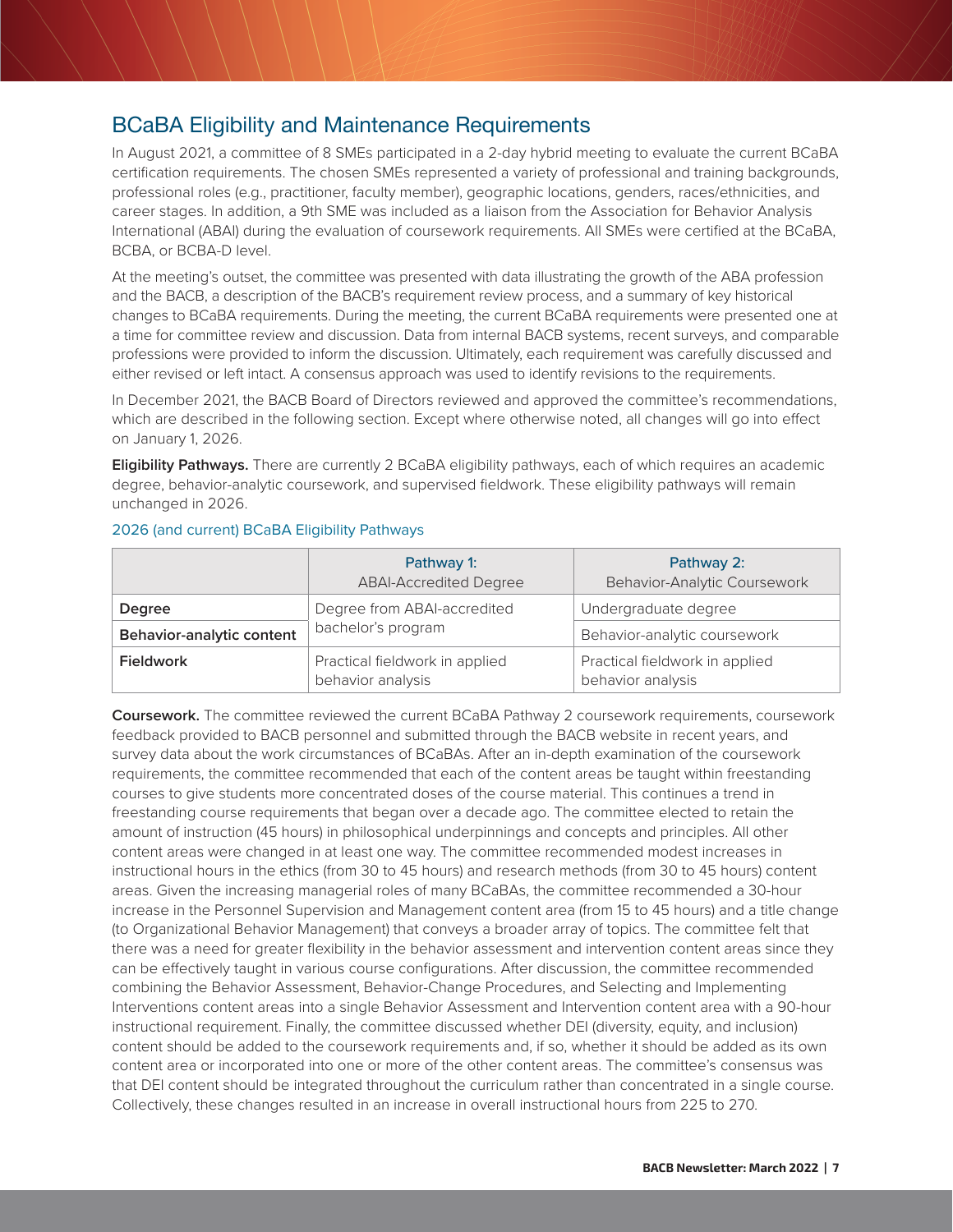The following table summarizes the 2026 BCaBA Pathway 2 coursework requirements and introduces title and content-area descriptions that have been revised for clarity:

#### 2026 BCaBA Pathway 2 Coursework Requirements

| <b>Content Areas and Descriptions</b>                                                                                                                                                                                                                                                | <b>Instructional Hours</b>                                                     |
|--------------------------------------------------------------------------------------------------------------------------------------------------------------------------------------------------------------------------------------------------------------------------------------|--------------------------------------------------------------------------------|
| <b>Foundations of Behavior Analysis</b><br>Course content includes, but is not limited to, the basic concepts and<br>principles of operant and respondent conditioning, and the underlying<br>theoretical and philosophical foundations of behavior analysis<br>(i.e., behaviorism). | 45 hours<br>(within 1 freestanding course)                                     |
| <b>Methods of Behavior Analysis</b><br>Course content includes, but is not limited to, measurement, data<br>display and interpretation, single-case designs, and intervention and<br>program evaluation.                                                                             | 45 hours<br>(within 1 freestanding course)                                     |
| <b>Behavior Assessment &amp; Intervention*</b><br>Course content includes, but is not limited to, the selection and<br>implementation of behavior assessment and intervention techniques and<br>approaches from applied behavior analysis.                                           | 90 hours<br>(within 2 freestanding courses)                                    |
| Organizational Behavior Management*<br>Course content includes, but is not limited to, performance analysis and<br>management, supervision, staff training, behavioral systems analysis,<br>organizational culture, and leadership.                                                  | 45 hours<br>(within 1 freestanding course)                                     |
| <b>Ethics in Behavior Analysis*</b><br>Course content includes, but is not limited to, ethical principles, the BACB's<br>ethics codes and requirements, the BACB's code-enforcement mechanisms,<br>and professionalism.                                                              | 45 hours<br>(at least 15 hours must be taught<br>within a freestanding course) |
| <b>TOTAL</b>                                                                                                                                                                                                                                                                         | 270 hours                                                                      |

*\*Issues related to diversity, equity, and inclusion must be integrated into the course.*

Coursework Expiration. The committee discussed whether to place an expiration date on coursework submitted toward BCaBA certification. The BACB currently accepts coursework completed at any time. Although most coursework submissions are from recent years, coursework from as early as the 1980s is occasionally submitted. Coursework expiration dates are used in comparable professions to ensure that instructional content reflects the contemporary era, which is especially important for rapidly changing professions like ABA, and because documentation of required coursework (e.g., syllabi) is often more readily available in recent courses. The committee recommended a rolling 10-year limit on coursework submitted toward BCaBA certification **beginning in 2024**.

**Supervised Fieldwork.** The committee reviewed the current supervised fieldwork requirements, internal BACB data, and the experiential requirements of comparable professions. After extensive discussion, the committee agreed that the current fieldwork types (i.e., Supervised Fieldwork, Concentrated Supervised Fieldwork) are still appropriate and do not need revision. However, the committee recommended that 4 elements of the supervised fieldwork requirements change. All other supervised fieldwork requirements will remain the same. The 4 changes that the committee recommended are as follows:

- The maximum number of fieldwork hours that can be accrued within the calendar month (supervisory period) will be increased from 130 to 160 to better match full-time employment.
- The number of contacts with supervisor per supervisory period requirement will be eliminated, as it is duplicative of the supervision per supervisory period requirement but is expressed using a frequency metric (# of contacts) rather than a percentage metric (% of hours supervised).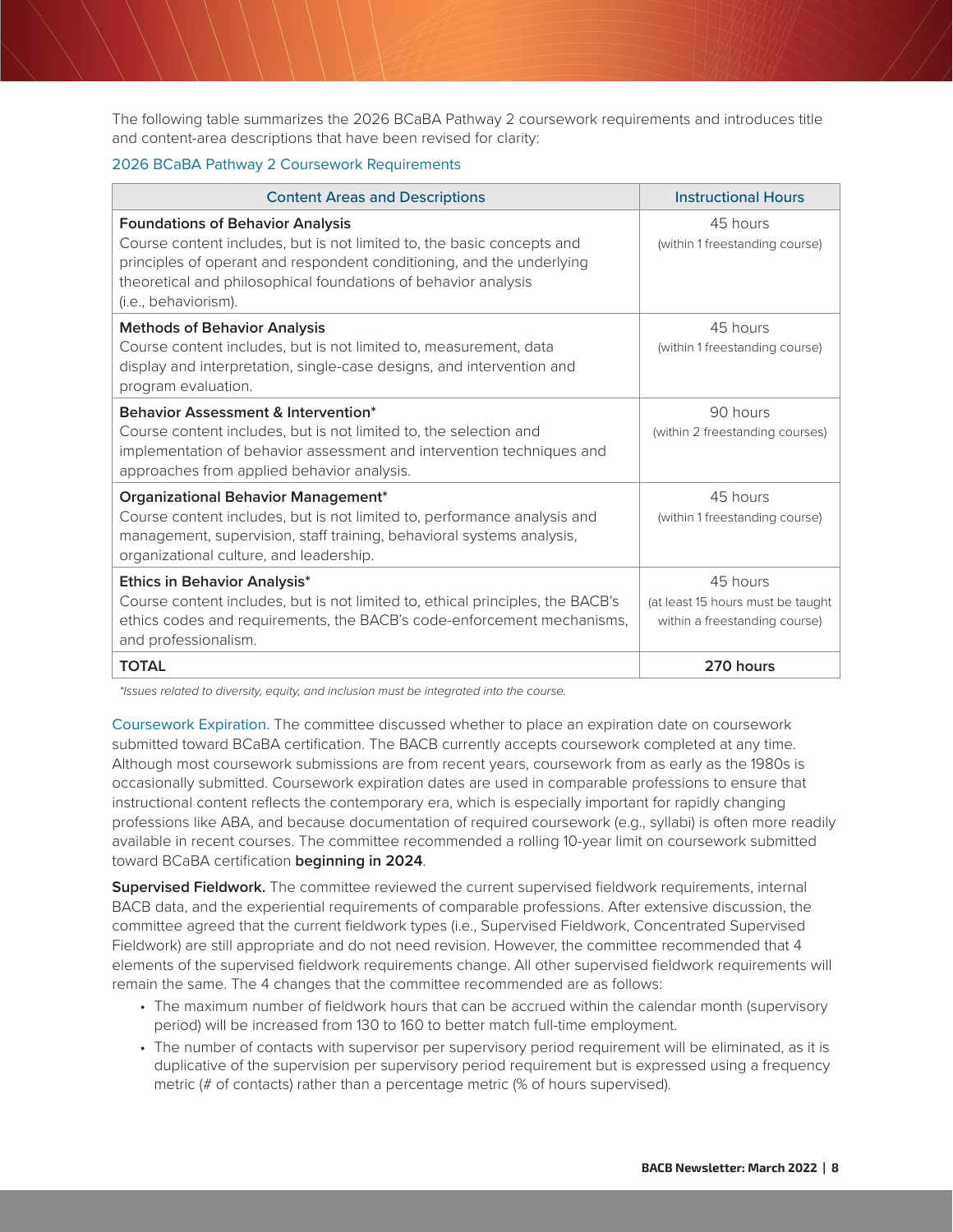- The observations with client per supervisory period requirement will be expressed using a duration metric rather than a frequency metric to ensure that a specified amount of client observation occurs: 60 cumulative minutes for Supervised Fieldwork and 90 cumulative minutes for Concentrated Supervised Fieldwork during the supervisory period. This also provides the supervisor with more flexibility to conduct, for instance, 1 60-minute observation or 4 15-minute observations.
- The number of hours required under the Concentrated Supervised Fieldwork option will be reduced from 1,000 to 800 after extensive discussion regarding the environments in which the Concentrated Supervised Fieldwork option has been used. The committee determined that it was appropriate to reduce these hours given the sufficient amount of supervision in this category.

The following table summarizes the 2026 BCaBA supervised fieldwork requirements:

| Requirement                                            | <b>Supervised Fieldwork</b>                                                                           | <b>Concentrated Supervised</b><br><b>Fieldwork</b> |  |
|--------------------------------------------------------|-------------------------------------------------------------------------------------------------------|----------------------------------------------------|--|
| Fieldwork hours required                               | 1.300                                                                                                 | 800                                                |  |
| Supervisory period                                     | 1 calendar month                                                                                      |                                                    |  |
| Fieldwork hours per<br>supervisory period              | min of 20 hours–max of 160 hours                                                                      |                                                    |  |
| Observations with client per<br>supervisory period     | 60 min (cumulative)                                                                                   | 90 min (cumulative)                                |  |
| Supervision per<br>supervisory period                  | 5% of hours                                                                                           | 10% of hours                                       |  |
| Individual supervision hours per<br>supervisory period | At least 50% of supervised hours must be individual (i.e., group<br>supervision may not exceed 50%).  |                                                    |  |
| Unrestricted activities                                | At least 40% of total supervised fieldwork hours must be spent<br>engaged in unrestricted activities. |                                                    |  |

#### 2026 BCaBA Supervised Fieldwork Requirements

**Continuing Education.** There are 3 types of continuing education available to BCaBAs: Learning, Teaching, and Scholarship. After reviewing internal data on which types BCaBAs use to meet their continuing education requirements and on the amount of continuing education required by comparable professions, the committee concluded that the overall number of hours (20) and types of continuing education are acceptable and will not change. The committee recommended keeping the number of supervision CEUs for BCaBAs who supervise RBTs® at 3 CEUs per cycle. The committee discussed whether DEI content should be incorporated into the continuing education requirements and, if so, whether it should have its own category or be incorporated into a broader ethics category. The committee's consensus was that there should be a new DEI category and that 2 CEUs would be an appropriate requirement. Finally, the committee recommended reducing the number of ethics CEUs from 4 to 3 per cycle to permit adding the new DEI requirement without consuming too many of the 20 CEUs per cycle with category requirements.

BCaBAs recertifying on or after January 1, 2026, must meet these requirements (i.e., complete continuing education in accordance with these requirements).

2026 BCaBA Continuing Education Requirements

#### CEUs per 2-year cycle: 20

- Ethics: 3
- Supervision (if applicable): 3
- Diversity, Equity, and Inclusion: 2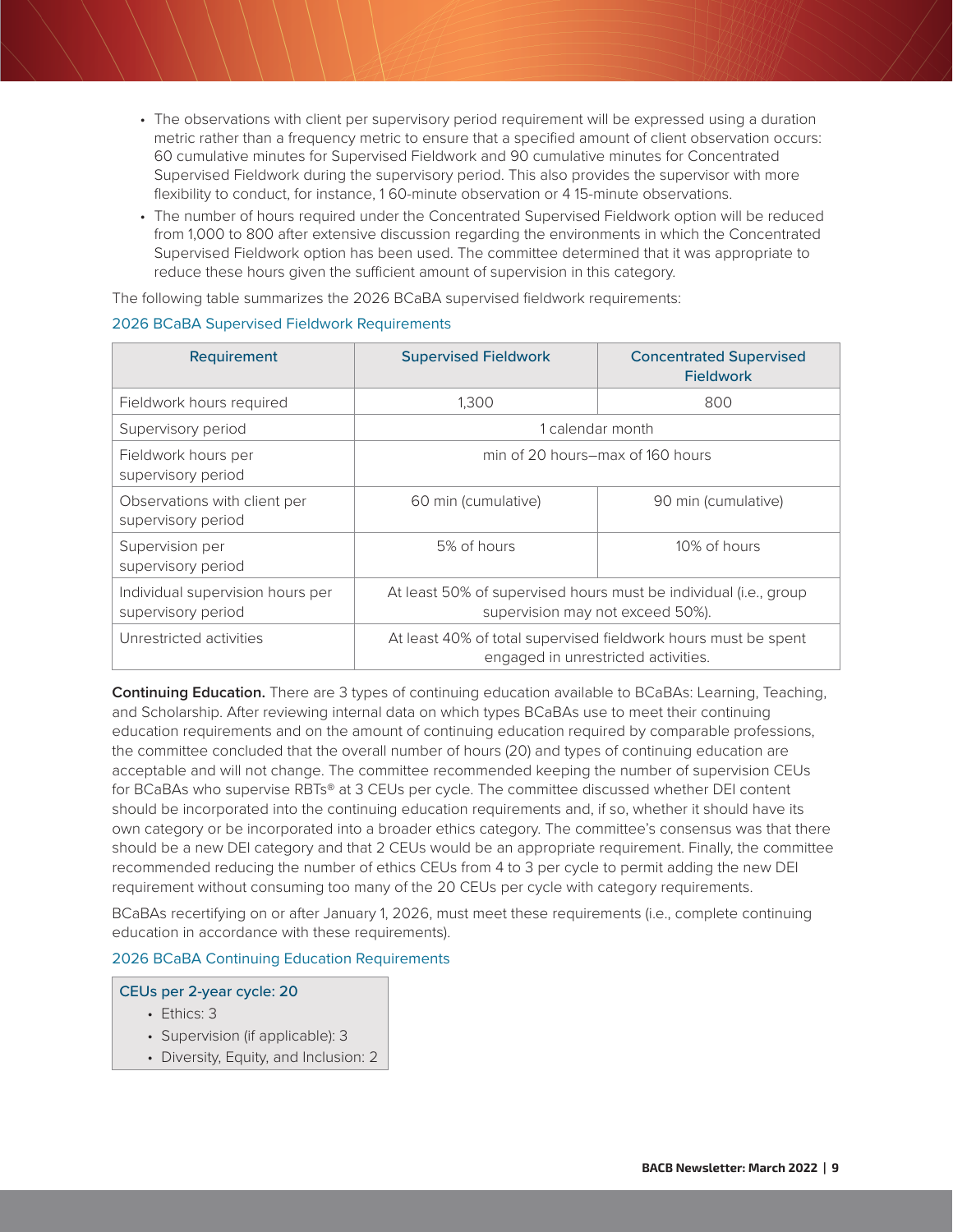**Ongoing Supervision.** Under the current requirements, BCaBAs in their first 1,000 hours of post-certification practice must be supervised for at least 5% of their behavior-analytic service hours per month. After 1,000 hours, they must be supervised for at least 2% of their hours. After carefully reviewing the current ongoing supervision requirements, 2 changes resulted from committee recommendations. First, beginning in 2026, BCaBAs must be supervised for 5% of their behavior-analytic service hours per month indefinitely—not just in their first 1,000 hours of post-certification practice. The second change is related to the limitation on the amount of ongoing supervision that can occur in a group format. The committee felt that it would be valuable for BCaBAs to observe multiple exemplars of supervision and case consultation and build supportive relationships with colleagues during supervision meetings. Ultimately, the committee decided to eliminate the restriction on group supervision activities to support the development of collaboration through BCaBA supervision. However, they decided to limit the number of BCaBA supervisees in group-supervision meetings to no more than 10. All other current ongoing supervision requirements remain unchanged.

#### 2026 Ongoing Supervision Requirement Changes

| Requirement                        | <b>Changes to Requirement in 2026</b>                                                              |  |
|------------------------------------|----------------------------------------------------------------------------------------------------|--|
| Amount, Contacts, and Observations | • 5% of behavior-analytic service hours must be supervised                                         |  |
| Individual vs. Group               | • No restrictions on the amount of group supervision<br>• No more than 10 BCaBAs per group meeting |  |

**Implementation.** With the exception of the new Coursework Expiration Policy (beginning in 2024), all of the aforementioned requirements will go into effect on January 1, 2026. This means that BCaBA applicants and recertifying BCaBAs applying on or after January 1, 2026, must meet these requirements. Until then, we encourage university instructors, certificants, applicants, and trainees to become familiar with the new certification requirements and make any needed adjustments to their practices.

#### Timeline of Upcoming Changes to BCaBA Requirements